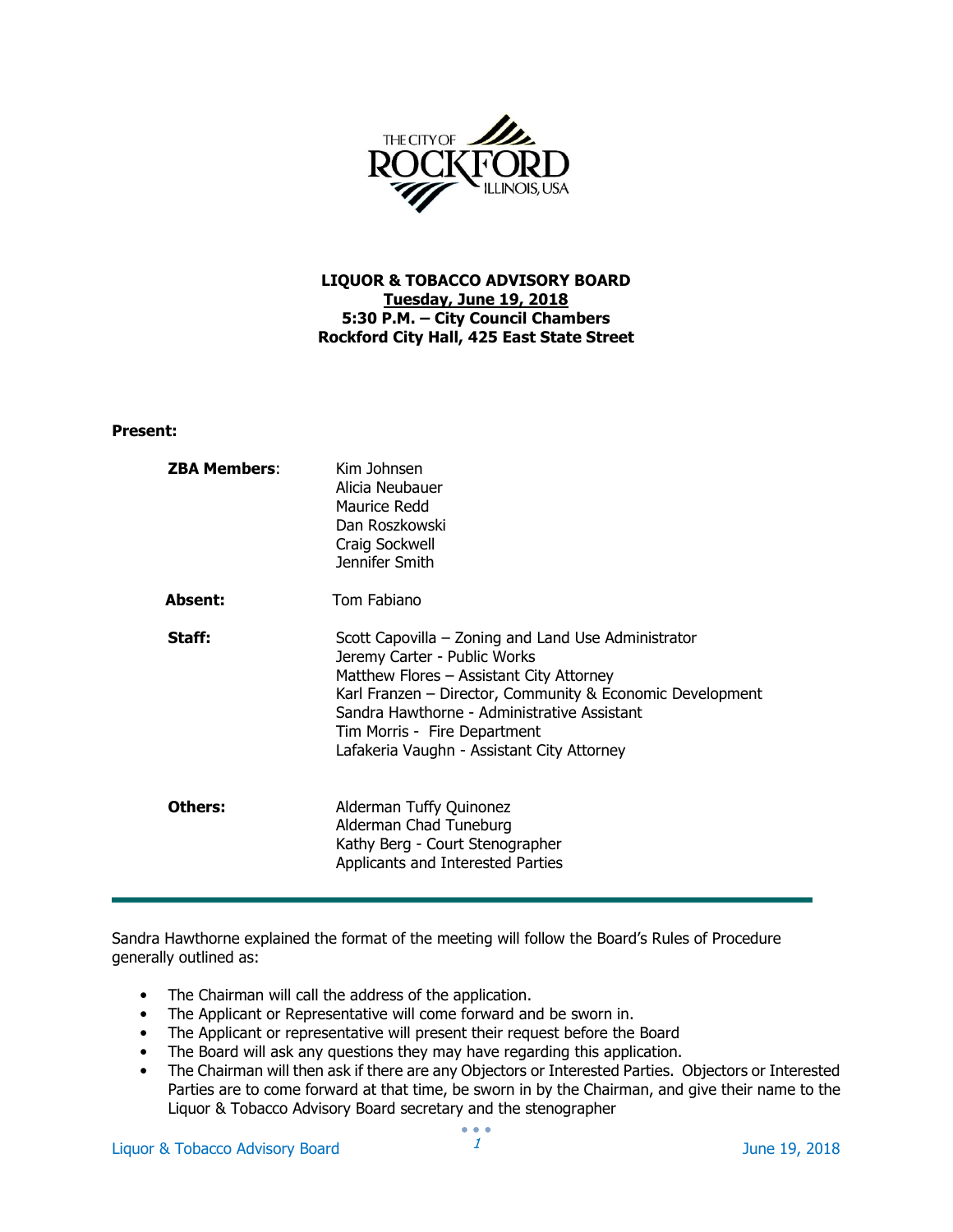- The Objector or Interested Party will present all their concerns, objections and questions to the Applicant regarding the application.
- The Board will ask any questions they may have of the Objector or Interested Party.
- The Applicant will have an opportunity to rebut the concerns/questions of the Objector or Interested Party
- No further discussion from the Objector or Interested Party will occur after the rebuttal of the Applicant.
- The Board will then discuss the application and a vote will be taken.

It was further explained to the public in attendance, applicants, objectors and interested parties that this meeting is not a final vote on any item. The date of the Codes & Regulations meeting was given as Monday, June 25, 2018, at 5:30 PM in City Council Chambers in this building as the second vote on these items. The public in attendance, applicants, objectors and interested parties were instructed that they could contact the Zoning Office for any further information and the phone number was listed on the top of the agenda, which was made available to all those in attendance. This information was also presented in written form attached to the agendas and included with letters to Adjacent Property owners.

The meeting was called to order at 8:40 PM. A MOTION was made by Jennifer Smith to APPROVE the minutes from the May, 2018 meeting as written. The Motion was **SECONDED** by Kim Johnsen and CARRIED by a vote of 5-0 with Maurice Redd abstaining and Tom Fabiano absent.

| 018-LTAB-015 | $2635$ $11th$ Street                                                  |
|--------------|-----------------------------------------------------------------------|
| Applicant    | Dimpalben G. Patel / NND Mart, Inc. dba NND Mart                      |
| Ward 06      | Sale of packaged liquor in conjunction with a tobacco and convenience |
|              | store in a C-3, General Commercial Zoning District                    |
|              | Laid Over from April & May meeting                                    |

A request was received from the Applicant's attorney that this item be Laid Over to the June meeting. The Board agreed to grant the request; however, no further extensions will be granted.

A MOTION was made by Kim Johnsen to LAY OVER the Sale of packaged liquor in conjunction with a tobacco and convenience store in the name of Dimpalben G. Patel / NND Mart, Inc. dba NND Mart in a C-3, General Commercial Zoning District at 2635  $11<sup>th</sup>$  Street. The Motion was **SECONDED** by Maurice Redd and CARRIED by a vote of 6-0.

# 018-LTAB-020 6969 South Main Street and 6969 Main Road

Applicant Addie Marie Ford / Barnstormer Distilleries dba Grant View Distillery Ward TBD **Sale of packaged liquor and sale of liquor by the drink** in conjunction with an Agri-Business Enterprise, distillery and single-family residence in a RE, Rural Estate Zoning District Laid Over from May meeting

Chairman Dan Roszkowski abstained from discussion and vote. Kim Johnsen took over the meeting as Acting Chairman.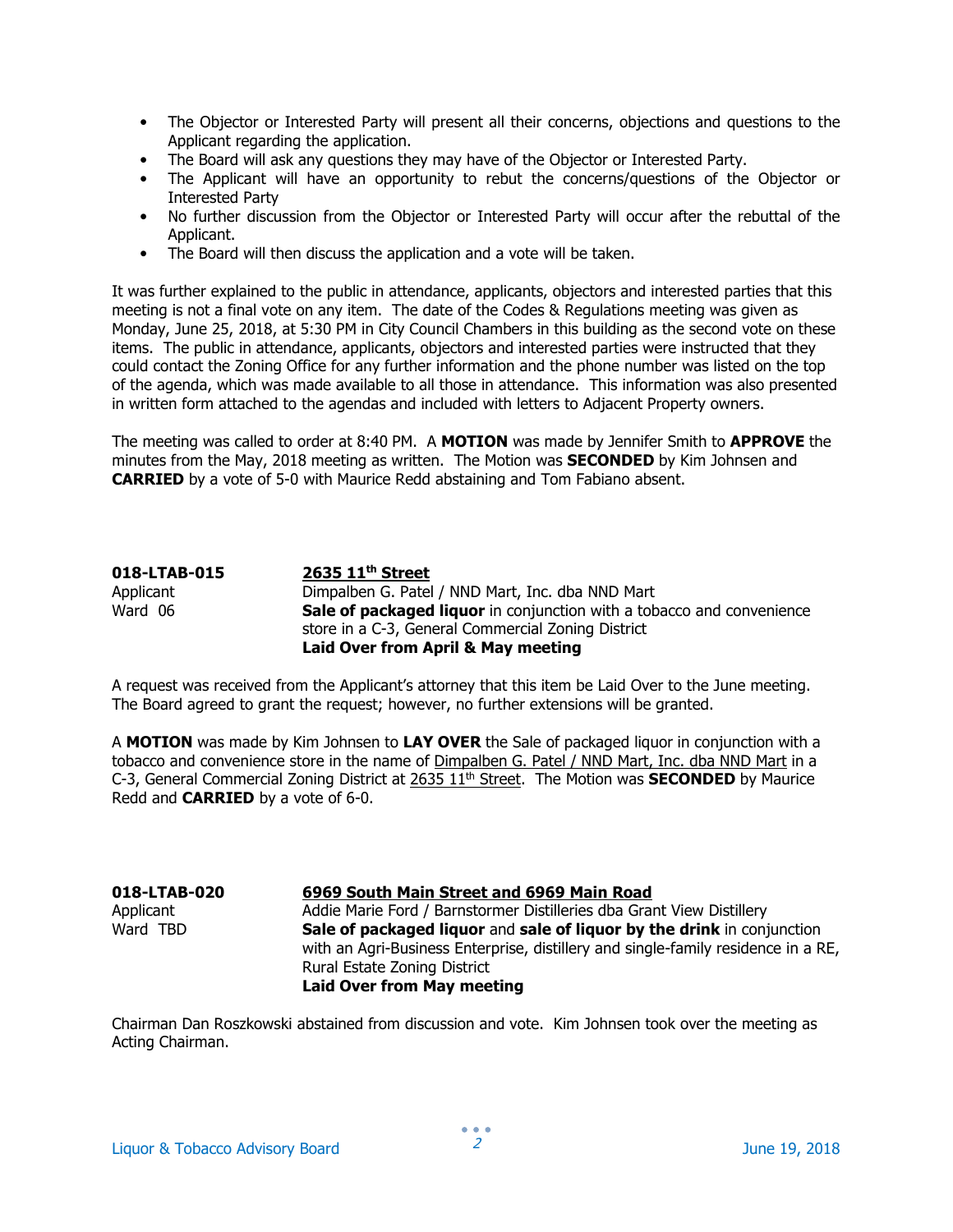This application was on the agenda at the May meeting; however, it was Laid Over at that time along with their application for the same property on the Zoning Board of Appeals to allow the Applicants and the surrounding property owners to meet for more detailed discussion.

Tim and Addie Ford, Applicants, were present and reviewed their request for packaged liquor and liquor by the drink. Attorney Vaughn asked if they have read and agreed to Staff's conditions and the Applicants responded yes. They clarified that only liquor that is produced on site will be sold. They will not have a bar, as the tasting aspect of their business is only allowed by law in conjunction with a tour. There will be a fee involved in the tasting.

Staff Recommendation remains at Approval with (10) conditions. No Objectors or Interested Parties were present. Letters of Objection and Support received after the May 15<sup>th</sup> meeting - and prior to the distribution of this month's report - were attached to the May report. Additional letters received after the reports were prepared were handed out at the meeting.

A MOTION was made by Jennifer Smith to APPROVE the Sale of packaged liquor and sale of liquor by the drink in conjunction with an Agri-Business Enterprise, distillery and single-family residence in the name of Addie Marie Ford / Barnstormer Distilleries dba Grant View Distillery in a RE, Rural Estate Zoning District at 6969 S. Main Street. The Motion was **SECONDED** by Craig Sockwell and **CARRIED** by a vote of 5-0 with Dan Roszkowski abstaining.

Approval is subject to the following conditions:

- 1. Must meet all applicable building codes.
- 2. Compliance with all City of Rockford Liquor Codes.
- 3. The sale of packaged liquor and the sale of liquor by the drink shall be limited to the site plan Exhibit D approved by Staff.
- 4. The sale of packaged liquor is limited to products that are produced and/or bottled on the site.
- 5. The hours of operation will be limited to 12:00 P.M. to 7:00 P.M.
- 6. That the windows shall not be covered with bars or other devices that block the windows.
- 7. The Agri-Business Enterprise, distillery, and single-family residence with an outdoor seating area shall not have any DJs.
- 8. The Agri-Business Enterprise, distillery, and single-family residence shall not operate as a nightclub.
- 9. Must conform to all terms and conditions of the Preannexation Agreement.
- 10. All conditions must be met prior to establishment of use.

At this point, Dan Roszkowski resumed his role as Chairman of the Board.

| 018-LTAB-021 | <b>1422 North Main Street</b>                                                    |
|--------------|----------------------------------------------------------------------------------|
| Applicant    | Rachael Shuff / MMLN Eats & Drinks Inc. dba Bedda's Bites & B.A.R. (Bar Alla     |
| Ward 03      | Rotando)                                                                         |
|              | <b>Sale of liquor by the drink</b> in conjunction with a restaurant, bar/tavern, |
|              | gaming facility, roof deck and outdoor seating area in a C-2, Limited            |
|              | <b>Commercial Zoning District</b>                                                |

The subject property is located on the west side of North Main Street and approximately 210 feet south of Auburn Street. Prior to the meeting, the Applicant requested that this item be Laid Over to the July 17<sup>th</sup> meeting.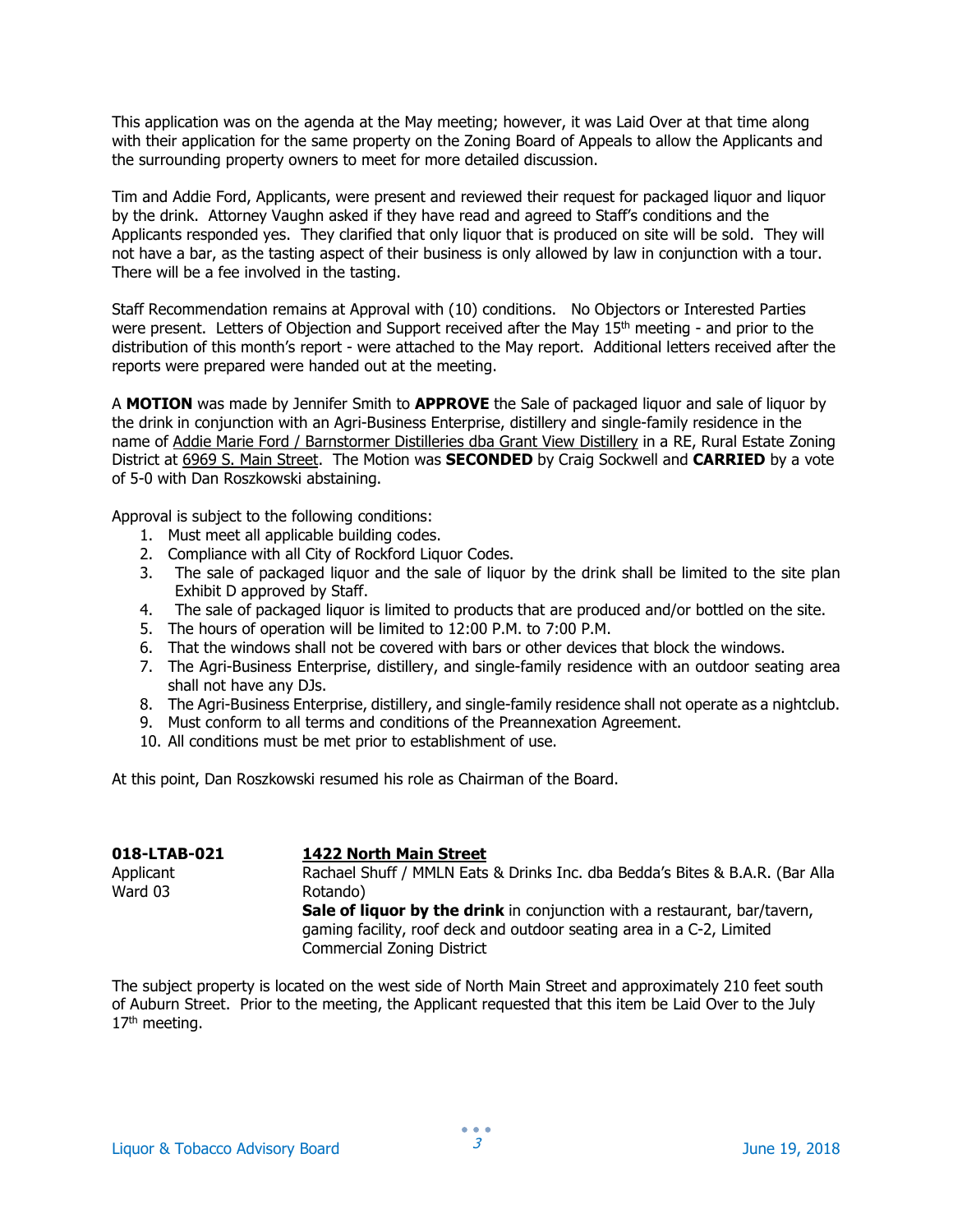A MOTION was made by Kim Johnsen to LAY OVER the Sale of liquor by the drink in conjunction with a restaurant, bar/tavern, gaming facility, roof deck and outdoor seating area in the name of Rachael Shuff / MMLN Eats & Drinks Inc. dba Bedda's Bites & B.A.R. (Bar Alla Rotando) in a C-2, Limited Commercial Zoning District at 1422 North Main Street. The Motion was SECONDED by Maurice Redd and CARRIED by a vote of 6-0.

018-LTAB-022 6874 Weaver Road Applicant Micholas Gianaris / Kaloco 5, Inc. dba Corner Market Shell<br>Ward 04 **Sale of packaged beer and wine** in conjunction with a Sale of packaged beer and wine in conjunction with a gas station and convenience store Sale of Tobacco Products in conjunction with a gas station and convenience store in a C-3, General Commercial Zoning District

Alicia Neubauer announced that she would be abstaining from discussion and vote on this item.

The subject property is located on the northwest corner of Weaver Road and North Perryville Road and is a gas station / convenience store. Nicholas Gianaris, owner, was present and reviewed his requests. He stated there have been tobacco and beer and wine sales at this location for over ten years. His employees are trained in the sale of beer and wine as well as tobacco sales to insure no sales to minors are made. Mr. Gianaris stated he is agreeable to all Staff conditions with the exception of condition (7) which states the existing freestanding sign must be removed and replaced with a landmark style sign that complies with the current sign ordinance. He explained he had refaced this sign back in October or November of 2017 and received the necessary permits at that time. Mr. Capovilla stated if a panel were removed and replaced this could have been allowed. The issue is with the size of the sign. However, the sign permit was done by the landlord. At the time this happened, the Applicants signed a management agreement with the owner. Mr. Capovilla stated he would like the Board to uphold the ordinance as they have requested from other applicants. George Gianaris, brother of Nicholas Gianaris was present and stated there was a change to a message center for the sign and it was approved as submitted. He felt it was one of the nicest signs in town.

Attorney Vaughn asked about the current license for liquor and tobacco if they were selling now. The Applicant's responded that they are selling in conjunction with the previous owner who is still involved with the property. Once this application is approved, the previous owner would no longer be involved and the Applicants would totally take over. The previous owner's license expires in July of this year.

Staff Recommendation is for Approval of both requests with (10) conditions. No Objectors or Interested Parties were present.

During Board discussion, Scott Capovilla further explained that if there were an existing sign, changes would be allowed. If the property changes ownership and applies for a Liquor or Tobacco license, Staff has the opportunity to require the property, landscaping and signage to be brought up to code.

Jennifer Smith stated she would be agreeable to striking condition 7. Craig Sockwell disagreed, stating he felt they should be held accountable to compliance with the ordinance.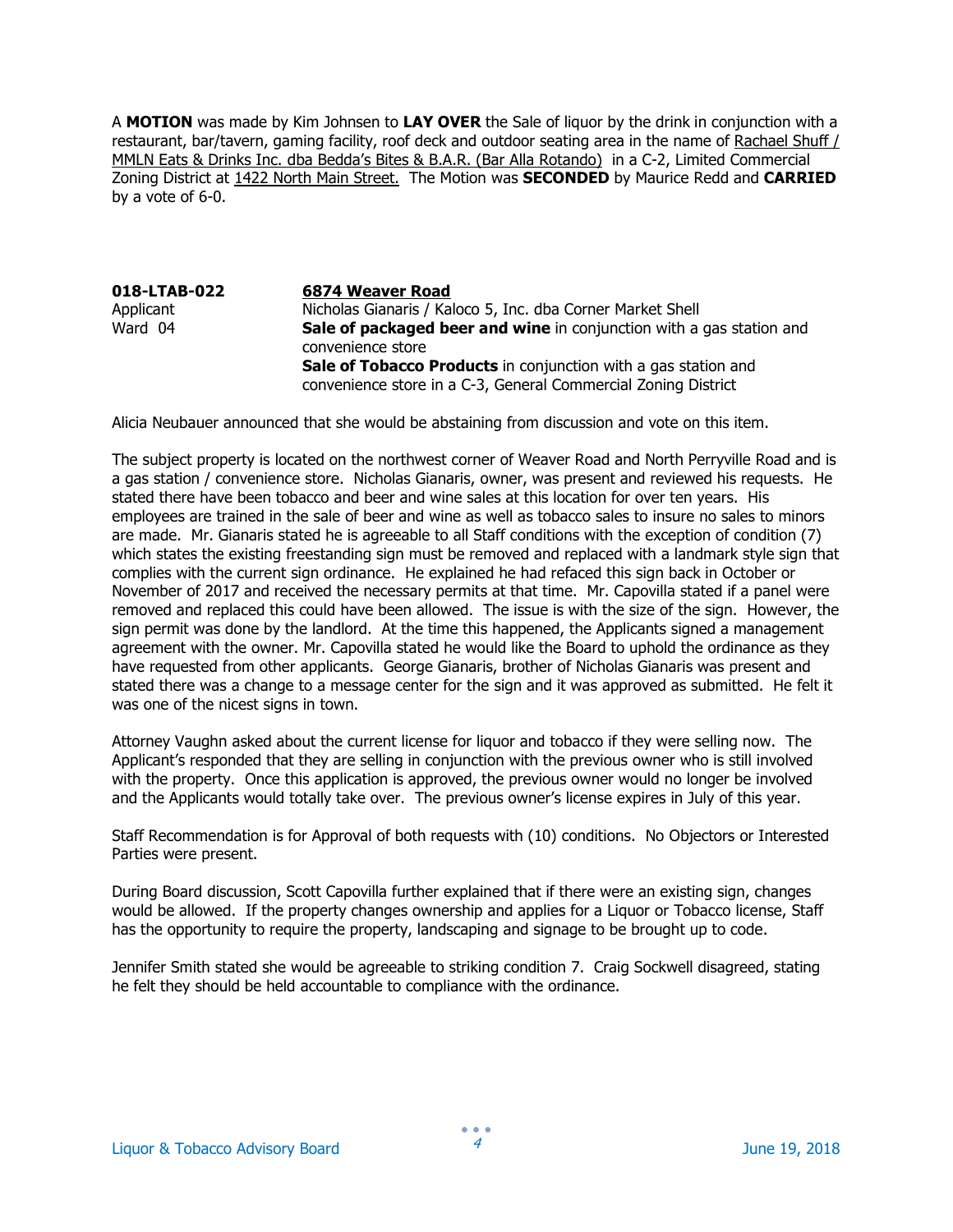A MOTION was made by Craig to APPROVE the Sale of packaged beer and wine in conjunction with a gas station and convenience store and to **APPROVE** the Sale of Tobacco Products in conjunction with a gas station and convenience store in the name of Nicholas Gianaris / Kaloco 5, Inc. dba Corner Market Shell in a C-3, General Commercial Zoning District at 6874 Weaver Road with conditions as written. The Motion was **SECONDED** by Maurice Redd and **CARRIED** by a vote of 4-1 with Jennifer Smith voting Nay and Alicia Neubauer abstaining.

Approval is subject to the following conditions:

- 1. Must meet all applicable building, fire and liquor codes.
- 2. Window display signage is limited to 20% of window area.
- 3. The sale of rose tubes, airplane-sized bottles and any other products that can be deemed to be easily manufactured into drug paraphernalia is prohibited.
- 4. The sale of water pipes and "huka" or "hookah" pipes are prohibited.
- 5. That the windows shall not be obstructed with bars or other devices that block the windows.
- 6. Must replace the landscape units that were removed.
- 7. Must replace existing free-standing sign with a landmark style sign to comply with current sign ordinance.
- 8. Any pending general ordinance case(s) must be resolved prior to issuance of the license.
- 9. All outstanding general ordinance fines must be paid prior to issuance of the license.
- 10. All conditions must be met prior to issuance of liquor and tobacco license.

| 018-LTAB-023 | 3135 North Rockton Avenue                                            |
|--------------|----------------------------------------------------------------------|
| Applicant    | Gurinder Kullar / G.P. Petroleum Inc. dba G.P. Petroleum Inc.        |
| Ward 09      | Sale of packaged beer and wine in conjunction with a gas station and |
|              | convenience store in a C-2, Limited Commercial Zoning District       |

The subject property is located on the northeast corner of Paradise Boulevard and North Rockton Avenue. Applicant, Gurinder Kullar, was present and reviewed his request for the sale of packaged liquor. Mr. Kullar stated his employees will be certain that sales are not made to underage customers. They have made improvements around the building, and replaced the sign with a monument sign.

Attorney Vaughn asked if he had reviewed Staff conditions. Mr. Kullar asked what the difference was between his request for the sale of full liquor and Staff's recommendation for the sale of beer and wine only. Attorney Vaughn explained that a full liquor license had been denied previously at that location and that is the reason for the recommendation of approval of beer and wine only.

Staff Recommendation is for Approval with (12) conditions. One Interested Party was Present.

George Crawford, 4th Ward Alderman in Belvidere, Illinois was present as a character witness and also a supporter of the application. He stated since Mr. Kullar has been selling alcohol from his business in Belvidere, they have had no complaints, and he did a great job of fixing the site up.

A MOTION was made by Alicia Neubauer to APPROVE the Sale of packaged beer and wine in conjunction with a gas station and convenience store in the name of Gurinder Kullar / G.P. Petroleum Inc. dba G.P. Petroleum Inc.in a C-2, Limited Commercial Zoning District at 3135 North Rockton Avenue.

Approval is subject to the following conditions:

- 1. Must meet all applicable Building, Liquor and Fire Codes.
- 2. Window display signage is limited to 20% of window area.
- 3. That the windows shall not be covered with bars or other devices that block the windows.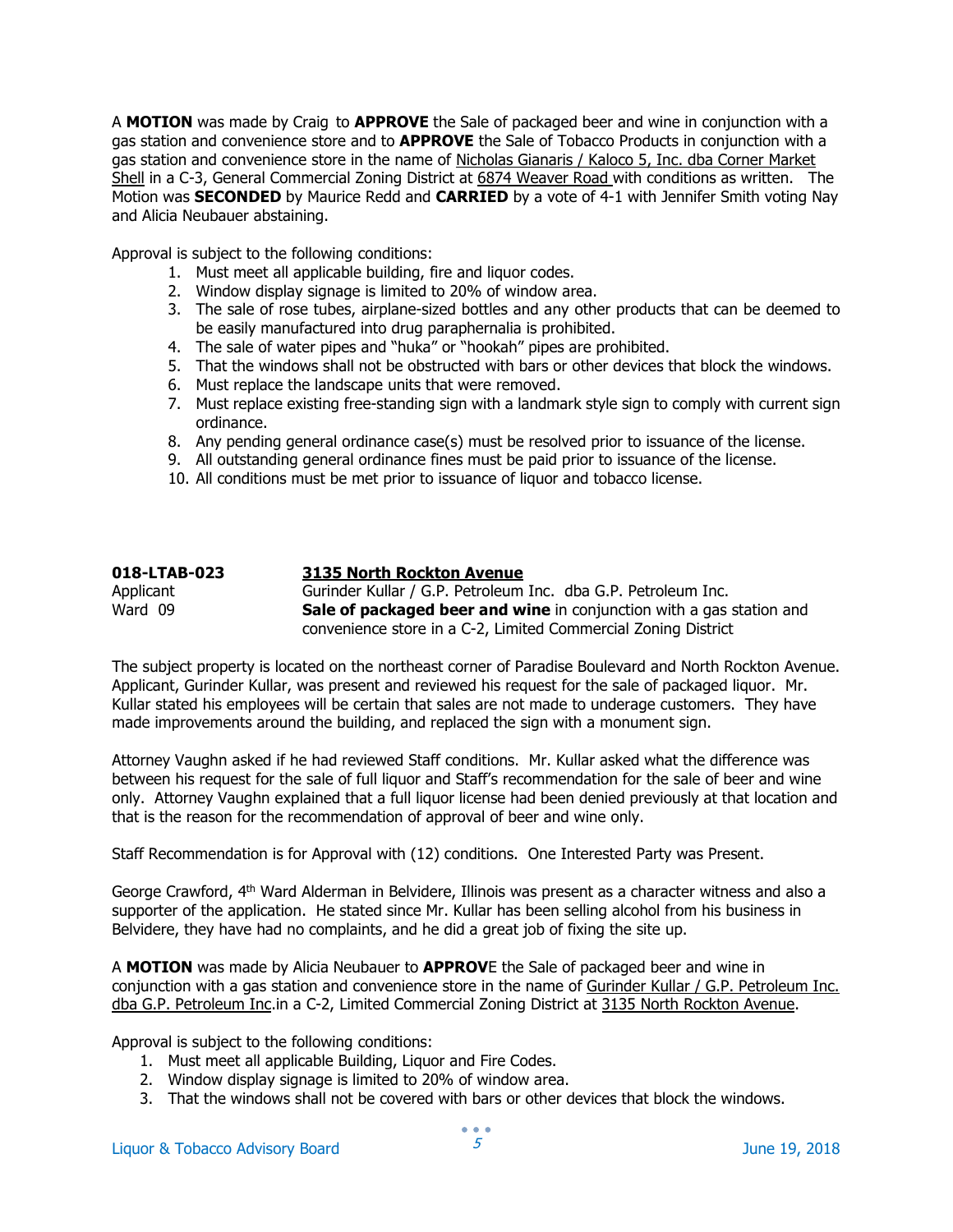- 4. That sale of beer and wine shall be limited to 4 coolers.
- 5. The hours of sale of beer and wine shall be limited to Monday through Saturday, 6:00 a.m. to 10:00 p.m., Sunday 9:00 a.m. to 10:00 p.m.
- 6. There shall be no single serving sales of beer or wine in volumes of 12 oz. or less.
- 7. The sale of rose tubes, airplane-sized bottles and any other products that can be deemed to be easily manufactured into drug paraphernalia is prohibited.
- 8. Must replace the wood timbers with concrete curbing throughout the property under a permit.
- 9. Must replace the section of vinyl fencing in disrepair under permit.
- 10. Any pending general ordinance case(s) must be resolved prior to issuance of the license.
- 11. All outstanding general ordinances fines must be paid prior to issuance of the license.
- 12. All conditions must be met prior to issuance of liquor license.

| 018-LTAB-024 | 4437 East State Street                                                               |
|--------------|--------------------------------------------------------------------------------------|
| Applicant    | Jeremy Petrocelli / Vape N Juice, Inc. dba Vape N Juice                              |
| Ward 10      | <b>Sale of tobacco products</b> in conjunction with a retail store in a C-2, Limited |
|              | Commercial Zoning District                                                           |

The subject property is located on the southwest corner of East State Street and South Alpine Road. Adam Fitzgerald and Jeremy Petrocelli, co-applicants, reviewed their application. Mr. Fitzgerald stated they do not sell tobacco, only vapor products. Mr. Fitzgerald stated they have been in business for going on 5 years now.

Attorney Vaughn asked if they were in agreement with all 10 conditions. They stated they were, and clarified that they do not sell huka or hookah pipes as discussed in Condition (7). It was explained to the Board that in April of 2018, the City created an Ordinance that required vapor businesses within the City of Rockford to be licensed.

 Staff Recommendation is for Approval with (10) conditions. No Objectors or Interested Parties were present.

A **MOTION** was made by Kim Johnsen to APPROVE the The Motion was **SECONDED** by and CARRIED by a vote of

Approval is subject to the following conditions:

- 1. Must meet all applicable Building, Fire and Tobacco Codes.
- 2. Window display signage is limited to 20% of window area.
- 3. That the windows shall not be covered with bars or other devices that block the windows.
- 4. The sale of tobacco products shall be limited to the tenant space shown within Exhibit E.
- 5. Hours of operation per the submitted business plan Exhibit G, Sunday through Thursday 10:00 a.m. to 10:00 p.m., Friday and Saturday 10:00 a.m. to 11:00 p.m.
- 6. The sale of rose tubes, airplane-sized bottles and any other products that can be deemed to be easily manufactured into drug paraphernalia is prohibited.
- 7. The sale of water pipes and "huka" or "hookah" pipes are prohibited.
- 8. Any pending general ordinance case(s) must be resolved prior to issuance of the license.
- 9. All outstanding general ordinance fines must be paid prior to issuance of the license.
- 10. All conditions must be met prior to the issuance of the license.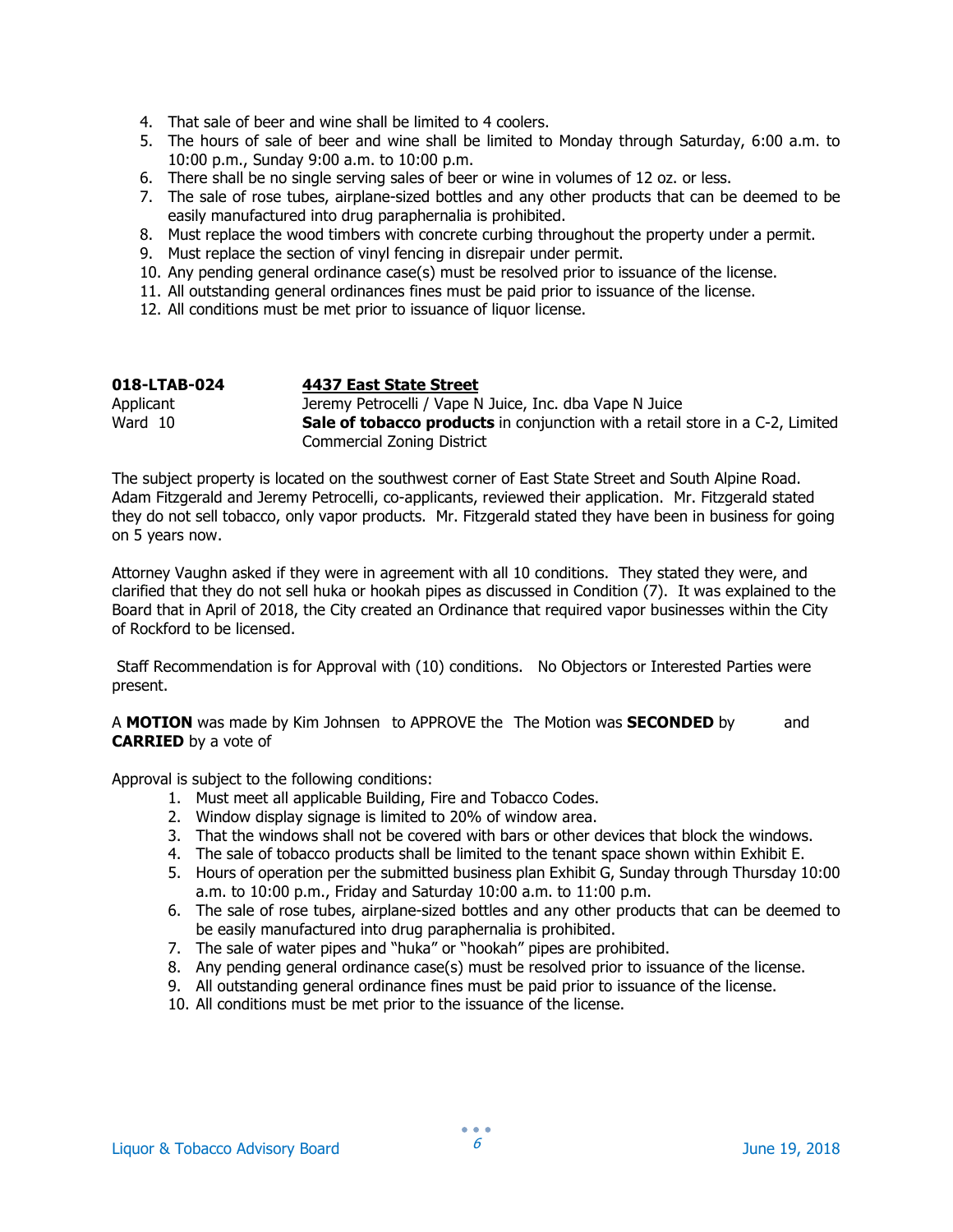### 018-LTAB-025 3224 South Alpine Road Applicant Jeremy Petrocelli Ward 14 **Sale of tobacco products** in conjunction with manufacturing, offices and retail in a C-3, General Commercial Zoning District

The subject property is located on the northeast corner of Hydraulic and South Alpine Roads.

Adam Fitzgerald and Jeremy Petrocelli, partners, were present. Mr. Fitzgerald stated this is a little over 6,000 sq. ft facility. This location will be manufacturing the e-liquid option, a clean room facility, and also will house the training facility for all future employees.

Attorney Vaughn asked the Applicants if they had an opportunity to review, and were agreeable with, all (10) Staff conditions, to which responded they were. Mr. Fitzgerald stated they have already been working with the City on their buildout.

Staff Recommendation is for Approval with (10) conditions. No Objectors or Interested Parties were present.

A MOTION was made by Jennifer Smith to APPROVE the sale of tobacco products in conjunction with manufacturing, offices and retail in the name of Jeremy Petrocelli dba Vape N Juice, Inc. in a C-3, General Commercial Zoning District at 3224 South Alpine Road. The Motion was **SECONDED** by Craig Sockwell and **CARRIED** by a vote of 6-0.

Approval is subject to the following conditions:

- 1. Must meet all applicable Building, Fire and Tobacco Codes.
- 2. Window display signage is limited to 20% of window area.
- 3. That the windows shall not be covered with bars or other devices that block the windows.
- 4. The sale of tobacco products shall be limited to the tenant space shown within Exhibit E.
- 5. Hours of operation per the submitted business plan Exhibit F, Sunday through Saturday 10:00 a.m. to 8:00 p.m.
- 6. The sale of rose tubes, airplane-sized bottles and any other products that can be deemed to be easily manufactured into drug paraphernalia is prohibited.
- 7. The sale of water pipes and "huka" or "hookah" pipes are prohibited.
- 8. Any pending general ordinance case(s) must be resolved prior to issuance of the license.
- 9. All outstanding general ordinance fines must be paid prior to issuance of the license.
- 10. Must meet all condition prior to establishment of use.

### 018-LTAB-026 7425 E. State Street

Applicant John Hassett / Pinewoods Restaurant Group, LLC dba Molly's Deli Ward  $01$  Sale of beer and wine by the drink in conjunction with a restaurant and video gaming facility in a C-3, General Commercial Zoning District

Attorney Robert Calgaro, and John Hassett were present. Mr. Hassett is one of 8 investors purchasing the current stock. There are 3 locations in Rockford, and Mr. Hassett will be the managing partner. Attorney Calgaro explained that the only change in the operation of the business is that the manager will now be located locally.

There were no questions from Legal or the Board.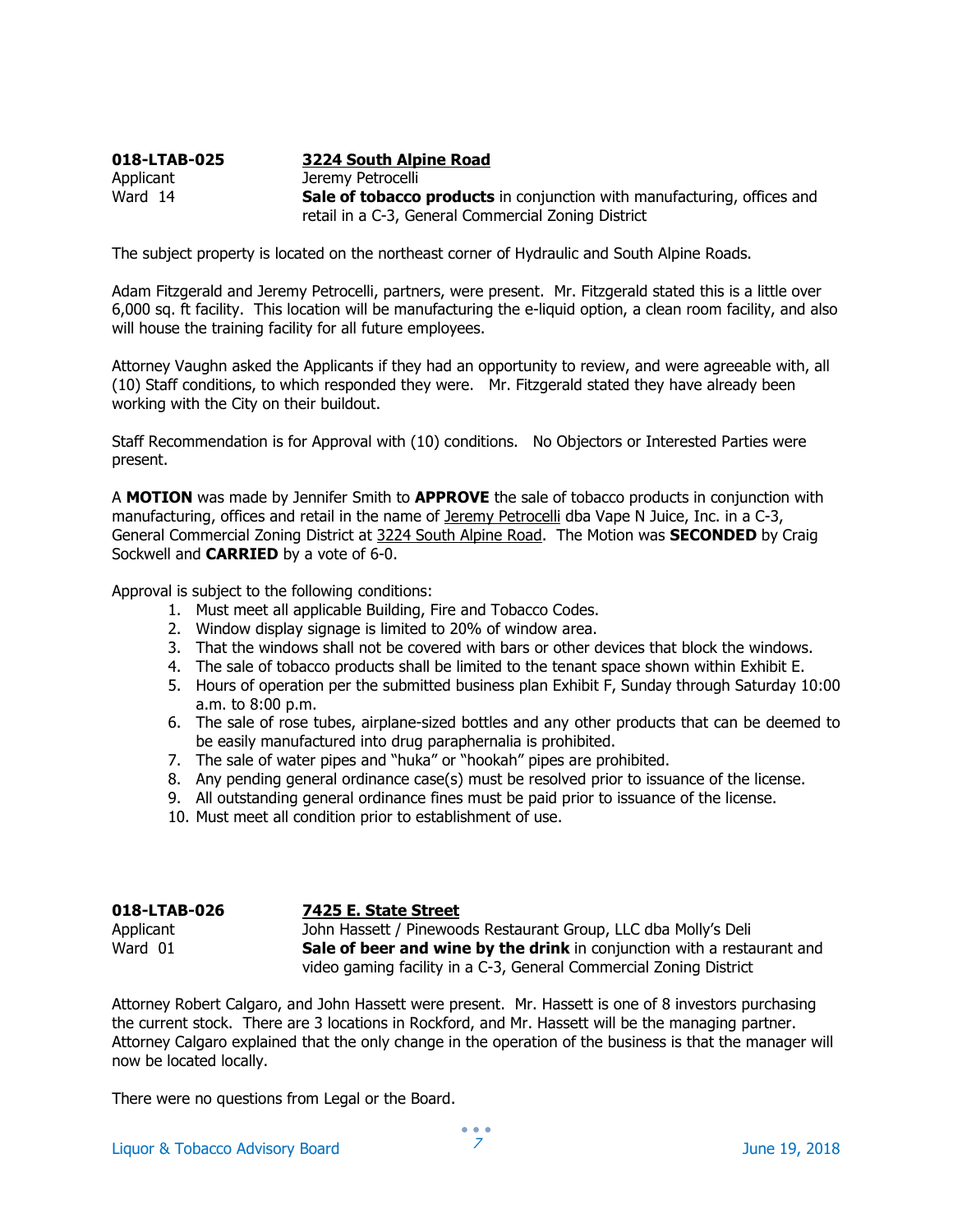Staff Recommendation is for Approval with (16) conditions. No Objectors or Interested Parties were present.

A MOTION was made by Craig Sockwell to APPROVE the Sale of beer and wine by the drink in conjunction with a restaurant and video gaming facility in thee name of John Hassett / Pinewoods Restaurant Group, LLC dba Molly's Deli in a C-3, General Commercial Zoning District at 7425 E. State Street. The Motion was **SECONDED** by Kim Johnsen and **CARRIED** by a vote of 6-0.

Approval is subject to the following conditions:

- 1. Meet all applicable Building and Fire Codes.
- 2. Compliance with all City of Rockford Liquor and Tobacco Codes.
- 3. The sale of beer and wine shall be limited to the interior site plan that was submitted Exhibit F.
- 4. Replacement of the one (1) removed shade tree in the landscape island along the east side of the parking lot.
- 5. The hours of operation will be limited to 8:00 A.M. to 1:00 A.M. Monday through Sunday.
- 6. Window display signage is limited to 20% of window area.
- 7. The restaurant shall not have a cover charge.
- 8. The restaurant shall not have a dance floor.
- 9. The restaurant shall not have any DJs.
- 10. The restaurant shall not have any live entertainment.
- 11. The restaurant shall not operate as a nightclub.
- 12. There shall not be temporary exterior signage.
- 13. The windows shall not be covered with bars or other devices that block the windows.
- 14. Any pending general ordinance case(s) must be resolved prior to issuance of the license.
- 15. All outstanding general ordinance fines must be paid prior to the issuance of the license.
- 16. All conditions must be met prior to establishment of use.

| 018-LTAB-027 | 3315 and 33XX North Main Street                                                                                                                                               |
|--------------|-------------------------------------------------------------------------------------------------------------------------------------------------------------------------------|
| Applicant    | John Hassett / Pinewoods Restaurant Group, LLC dba Molly's Deli                                                                                                               |
| Ward 12      | Sale of beer and wine by the drink in conjunction with a restaurant and<br>video gaming facility with an outdoor seating area in a C-2, Limited<br>Commercial Zoning District |

Attorney Robert Calgaro, and John Hassett were present. This application is the same situation as the previous one at 7425 East State in that the business is changing management to Mr. Hassett and 8 other partners. Legal had no questions of the Applicants.

Staff Recommendation is for Approval with (19) conditions. No Objectors or Interested Parties were present.

Jennifer Smith asked why there were (19) conditions on this application and only (16) on the previous one. Mr. Capovilla explained that at this location a sign was installed at a height that was not allowed, and a dumpster permit is required.

A MOTION was made by Kim Johnsen to APPROVE the Sale of beer and wine by the drink in conjunction with a restaurant and video gaming facility with an outdoor seating area in the name of John Hassett / Pinewoods Restaurant Group, LLC dba Molly's Deli in a C-2, Limited Commercial Zoning District at 3315 and 33XX North Main Street. The Motion was SECONDED by Maurice Redd and CARRIED by a vote of 6-0.